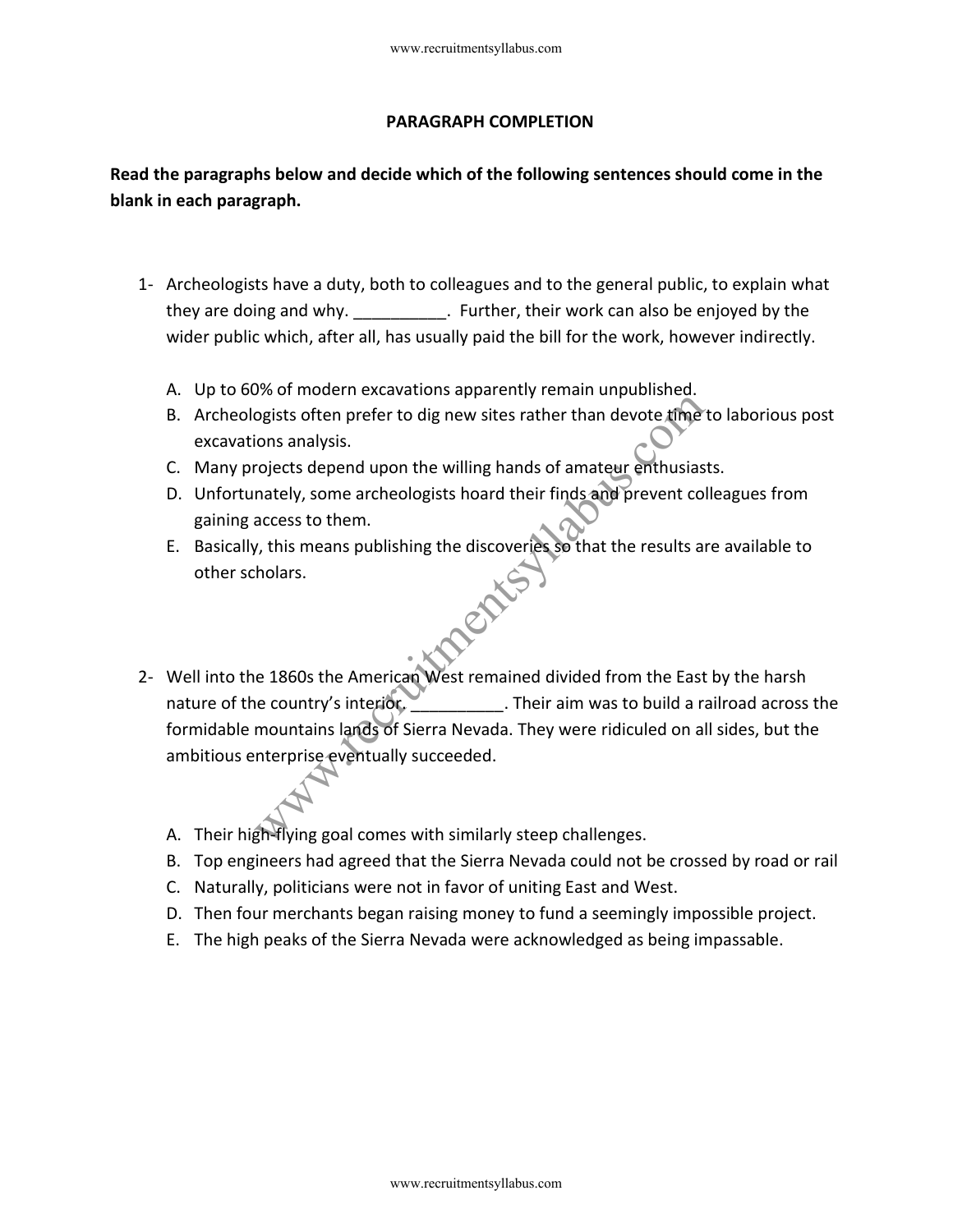- 3- In the annals of computing, nothing has caused as much disappointment as putting ideas on paper. **EXEC HOWEVER, with the coming of the inkjet printer it was soon** possible to print really high quality images.
	- A. For decades, printing computer files was a thankless task for users seeking to reproduce precisely what they saw on their screens.
	- B. To start with, thermal inkjets were no match for the costlier laser printers that had just been introduced.
	- C. For all its originality the idea behind the inkjet is far from new.
	- D. The first inkjet printers were slow, messy machines, but they gradually got better and better.
	- E. Designers of printers grew more ambitious and they started to want color, speed and low costs.
- 4- Most Western industrialized nations have an individualistic orientation, which values independence and self-assertiveness. They stress the interdependence of people within the community. www.recruitmentsyllabus.com<br>
Is of computing, nothing has caused as much disappointmen<br>
print really high quality images.<br>
Ades, printing computer files was a thankless task for users s<br>
ades, printing computer files was a
	- A. There is no internal evidence to suggest this.
	- B. Individuals in collectivist Asian cultures are even less likely to commit such errors.
	- C. In contrast, many non-Western cultures have a more collectivist orientation.
	- D. This is why Americans tend to use psychological traits to describe themselves.
	- E. Actually, situational factors also play quite an important role.